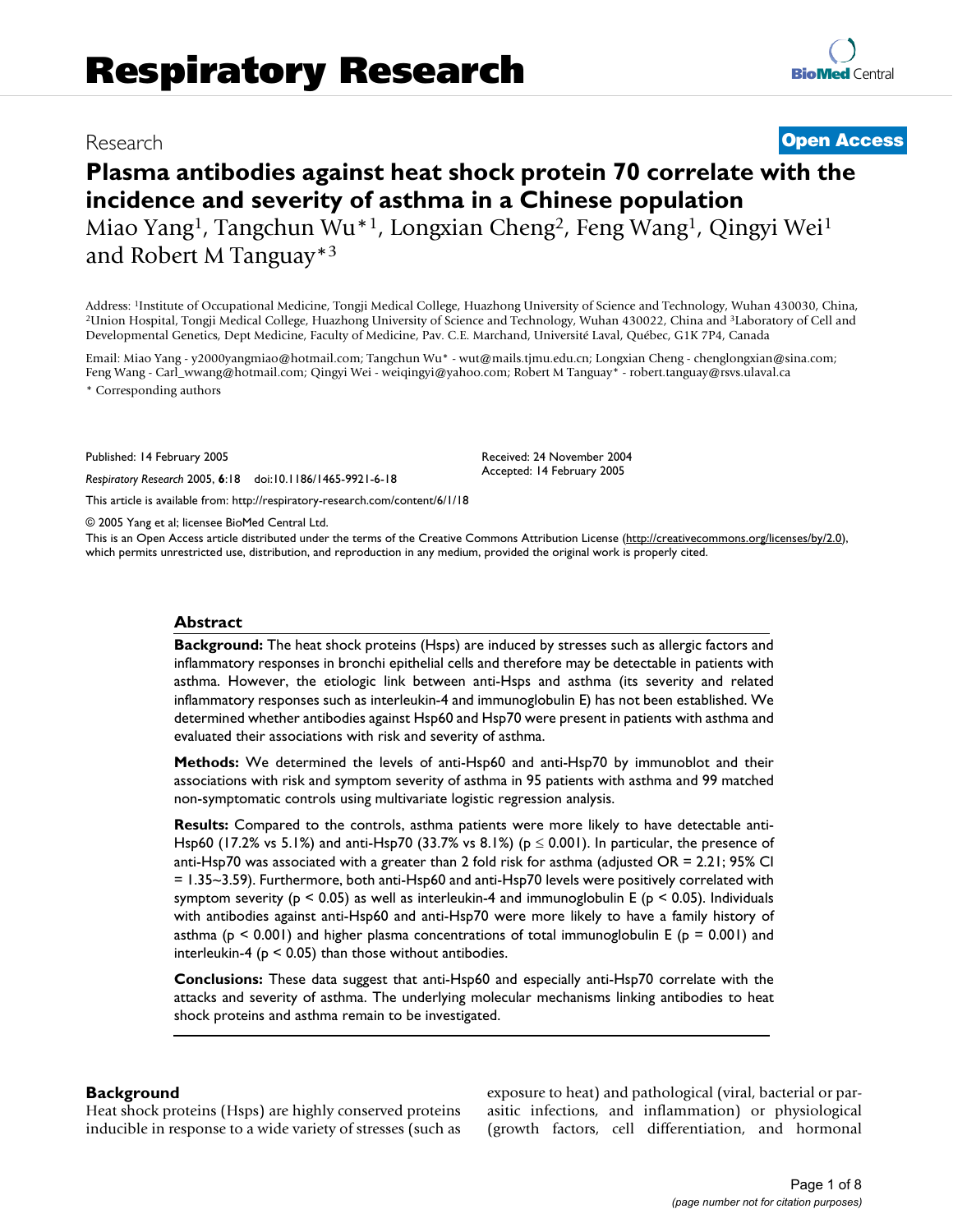stimulation) stimuli [1,2]. There are six main Hsp families (i.e., Hsp110, Hsp90, Hsp/Hsc70, Hsp60, Hsp40, and Hsp10-30) categorized on the basis of their apparent molecular masses detected by sodium dodecyl sulphate polyacrylamide gel electrophoresis (SDS-PAGE). Hsps are involved in various biological functions including 1) intracellular chaperones of naive, aberrantly folded or mutated proteins, 2) cytokines of signal transduction cascades involved in inflammatory response, and 3) cytoprotective agents in response to the aforementioned stress stimuli [1,3,4]. In addition, Hsps are also involved in transport of proteins and peptides through cellular compartments, and can bind to endogenous antigenic peptides and transport them to the major histocompatibility complexes [5,6]. This suggests that Hsps may modulate immune and inflammatory responses and may be involved in the pathogenesis and/or be markers for risk and prognosis of certain diseases including asthma [7-13], given that many of the stress stimuli mentioned above are factors that can induce attacks of asthma.

Asthma is a multifactorial and likely multigenic immune inflammatory disease of the upper airways, arising from complex interactions among environmental and genetic factors [14,15]. These factors may induce Hsp60 and Hsp70 in bronchi epithelial cells during the development of asthma [16]. Some Hsps present as self-antigens to the immune system, resulting in the production of autoantibodies in patients with inflammatory diseases and immune disorders after infections by bacteria, mycobacteria and Chlamydia [17-19]. Studies have demonstrated that these autoantibodies against Hsps were involved in the pathogenesis and/or prognosis of some diseases [8,20- 23].

Up to now, few studies investigated possible associations of autoantibodies to human Hsps with the severity of asthma. In the present study, we determined the presence of autoantibodies to human Hsp60 and Hsp70 in 193 subjects with  $(n = 95)$  and without  $(n = 99)$  asthma by immunoblot analysis, and evaluated the associations of these autoantibodies with asthma severity and their correlation with interleukin-4 (IL-4) and immunoglobulin E (IgE) both involved in the development of asthma, by using multivariate logistic regression analyses.

# **Methods**

# *Subjects and groups*

This 95 patients with asthma (54 males and 41 females) and 99 healthy, age-matched non-asthmatic controls (64 males and 35 females) were residents living in the same geographic area. Patients and controls were from Wuchang, one of the three cities of Wuhan and were all of Han nationality. Their age ranged from 10 to 45 years old (Table 1). All 95 patients were diagnosed according to diagnostic criteria and principles of management of asthma proposed by the American Thoracic Society [24] and did not have other pulmonary, cardiovascular and gastro-duodenal diseases. A standardized questionnaire was completed for each individual by physicians with extensive experience in allergic and immune diseases to obtain demographic information and known risk factors for asthma including personal and family history of asthma and frequency of attacks. Selection criteria for the controls included the absence of any personal history of asthma. Health examination and physical sign findings such as wheezing and forced expiratory volume (FEV%Pre) were also recorded. Neither patients nor controls had any history of chronic diseases such as cancer, diabetes, cardiovascular diseases and gastro-duodenal diseases. Patients with asthma were grouped by symptom severity and medication use according to the 2002 Global Initiative for Asthma Guidance [25] as intermittent, mild persistent, moderate persistent and severe persistent. Venous blood was collected into heparinized tubes to separate plasma for the detection of anti-Hsp60 and anti-Hsp70 as well as IgE and IL-4. Plasma samples from patients and controls were stored in aliquots at -80°C and thawed only once immediately before the tests were performed. Written informed consent was obtained from patients and controls, and the study was approved by the Tongji Medical College Ethics Committee.

| Table 1: Comparison of selected variables between patients with asthma and healthy controls |  |
|---------------------------------------------------------------------------------------------|--|
|---------------------------------------------------------------------------------------------|--|

|                                      | Patients with asthma $(n = 95)$ | Control subjects ( $n = 99$ ) | P value |
|--------------------------------------|---------------------------------|-------------------------------|---------|
| Sex (M/F)                            | 54/41                           | 64/35                         | 0.266   |
| Age (years, mean $\pm$ SD)           | $28.2 \pm 15.8$                 | $29.1 \pm 13.9$               | 0.680   |
| Attack once a week or a day (yes/no) | 95/95                           | 0/99                          | < 0.000 |
| Sign (wheezing) (yes/no)             | 95/95                           | 0/99                          | < 0.000 |
| FEV,%Pre                             | $58.4 \pm 18.9$                 | $96.5 \pm 9.8$                | < 0.001 |
| IgE (IU/ml, mean $\pm$ SD)           | $486.9 \pm 595.5$               | $75.8 \pm 124.9$              | < 0.001 |
| IL-4 (ng/L, mean $\pm$ SD)           | $31.7 \pm 17.1$                 | $5.1 \pm 3.8$                 | < 0.001 |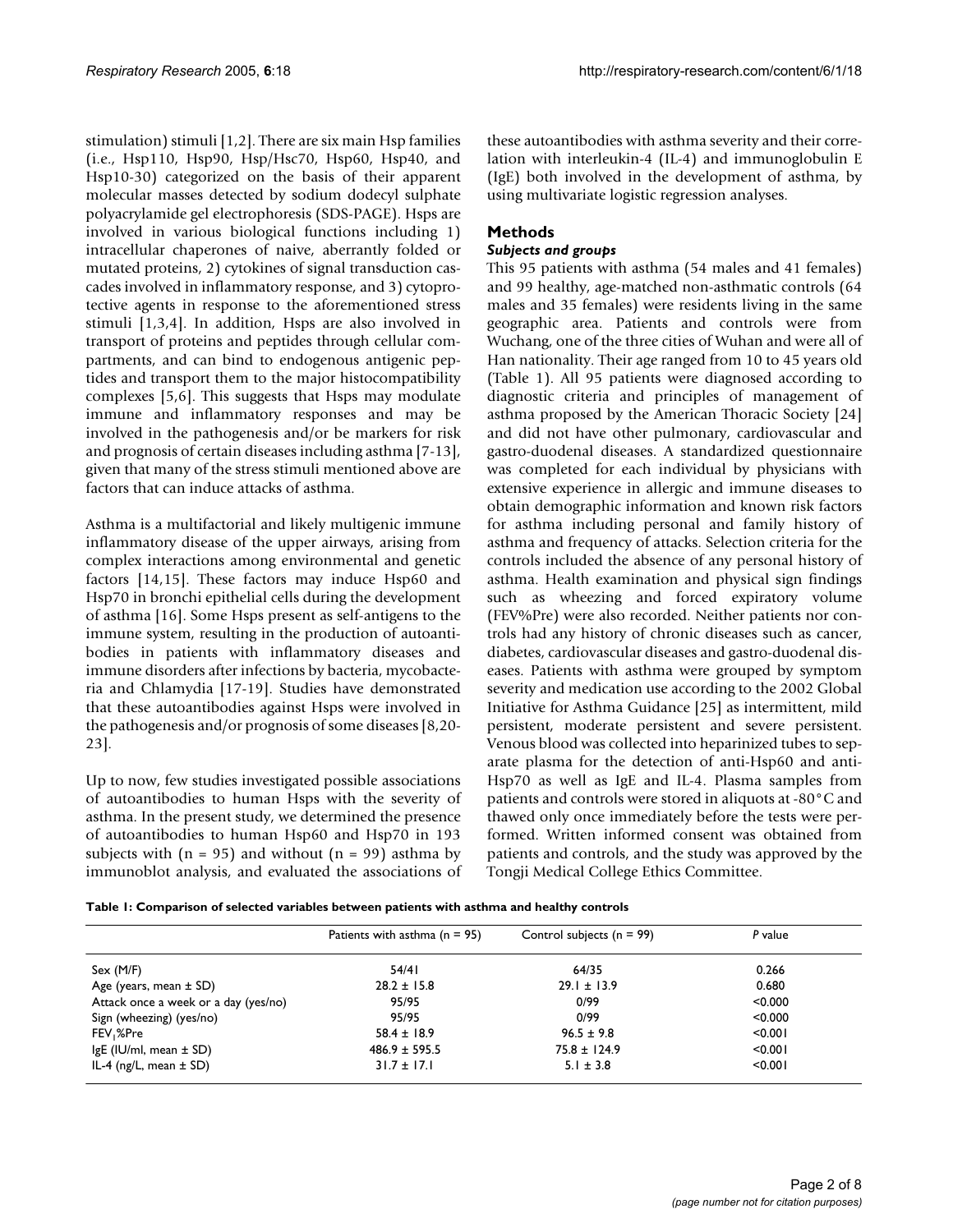

### **Figure I**

Purified recombinant Hsp70 was electrophoresed in SDS-PAGE, transferred to nitrocellulose membranes and cut into 2 – 3 mm wide strips. These were incubated with the plasma and the presence of antibodies to Hsp70 detected as described in Methods. Lane  $1 - 3$ : positive; Lane 4: negative.

#### *Determination of anti-Hsp60 and anti-Hsp70*

Recombinant human Hsp60 and inducible Hsp70 were obtained through the expression of corresponding cDNA in NaCl-induced *E. coli* GJ1168 cells using pET30 (Novegen) as the expression vector [26]. Approximately 10–15 µg of recombinant human Hsp60 or Hsp70 was loaded on each SDS-PAGE gel without combs, separated, and transferred by electrophoresis to nitrocellulose membranes. The band containing Hsp60 or Hsp70 was cut into 2 mm × 3 mm pieces and marked with a small red dot on the protein side of the membrane. These membrane pieces were placed in individual wells of an ELISA plate, rinsed with PBS, saturated with 100 µl of blocking buffer (PBS containing 5% skim milk powder) for 1 h at 37°C with gentle agitation and washed with PBS-0.05% Tween 80 for 5 min. The plasma diluted 1:10, 1:20, 1:40 and 1:80 in 100 µl PBS containing 5% skim milk powder was incubated with the membrane pieces at 37°C for 2 h with gentle agitation. After washing the membrane pieces six times (10 min each) with 200 µl PBS-0.05% Tween 80, 100 µl of HRP labelled goat anti-human IgG (Sigma) in blocking buffer (1:2500) was added and the incubation continued at 37°C for 1 h. The membrane pieces were washed again six times (10 min) with 200 µl PBS-0.05% Tween 80. The presence of anti-Hsp60 or anti-Hsp70 was then revealed with DAB (3,3-diaminobenzidine tetra hydrochloride) for 3–5 min. A visible brown band on the membrane piece was regarded as a positive test and a colourless membrane as a negative test [21,22]. An example of the microblot technique is shown in Figure 1. Samples were scored in a double blind manner by three different investigators.

#### *Detection of plasma IgE and IL-4*

Total IgE was measured in plasma by using a fluorescence enzyme immunoassay kit from Bayer Company (Leverkusen, Germany). IL-4 was determined using a commercial enzyme-linked immunosorbent assay kit from OptEIA (Pharmingen, California, U.S.A). Each sample was tested in duplicate by a series of dilutions using a standard provided with the kit.

### *Statistical analyses*

All the continuous data (e.g., age, FEV1, IGE, IL4) were presented as the mean  $\pm$  standard deviation (SD) and analysed by the Student's *t* test. Frequency data (e.g., sex) were analysed by the Chi-square test. The associations were estimated by fitting univariate and multivariate logistic regression models. Statistical inferences were based on a significance level of 0.05. All analyses were two-sided and performed by using the Statistical Package for Social Sciences (SPSS) software (Version, Chicago).

### **Results**

The patient and control groups comprised 56.8% and 64.6% of males, respectively, and had mean ages of 28.2 and 29.1 years, respectively (Table 1). All patients had regular asthma attacks and sign of wheezing, while none of the controls showed any of these signs. Asthma patients had a significantly lower FEV1%Pre than the controls  $(58.4 \text{ vs } 96.5, p < 0.001)$ . In addition, the asthma patients had significantly higher concentrations of total IgE and IL-4 than the controls (p < 0.001 for all comparisons).

#### *Presence of anti-Hsp60 and anti-Hsp70 in plasma*

We first looked for the presence of anti-Hsp60 and anti-Hsp70 in plasma at dilutions of 1:10 to 1:80 in the patients with asthma and in the matched controls. At a dilution of 1:10, asthma patients had a significantly higher positive rate of anti-Hsp60 than the controls (17.9% vs 5.1%,  $p = 0.001$ ). In the case of Hsp70, antibodies were observed in 33.7% of patients as compared to 8.1% in the controls at a dilution of 1:10 ( $p < 0.001$ ). At plasma dilutions between 1:20 to 1:80, the difference in the detection rates of both anti-Hsp60 and anti-Hsp70 between the patients and controls remained highly significant (Table [2](#page-3-0)). The combined detection rate of both anti-Hsp60 and anti-Hsp70) at the lower plasma dilution (1:10) was also globally much higher in the asthma patients (38.9%) than in the controls (9.1%).

### *Association between anti-Hsp60 and anti-Hsp70 with risk for asthma*

Further analysis for asthma risk factors (sex, age, family history) and anti-Hsp60 and anti-Hsp70 was carried out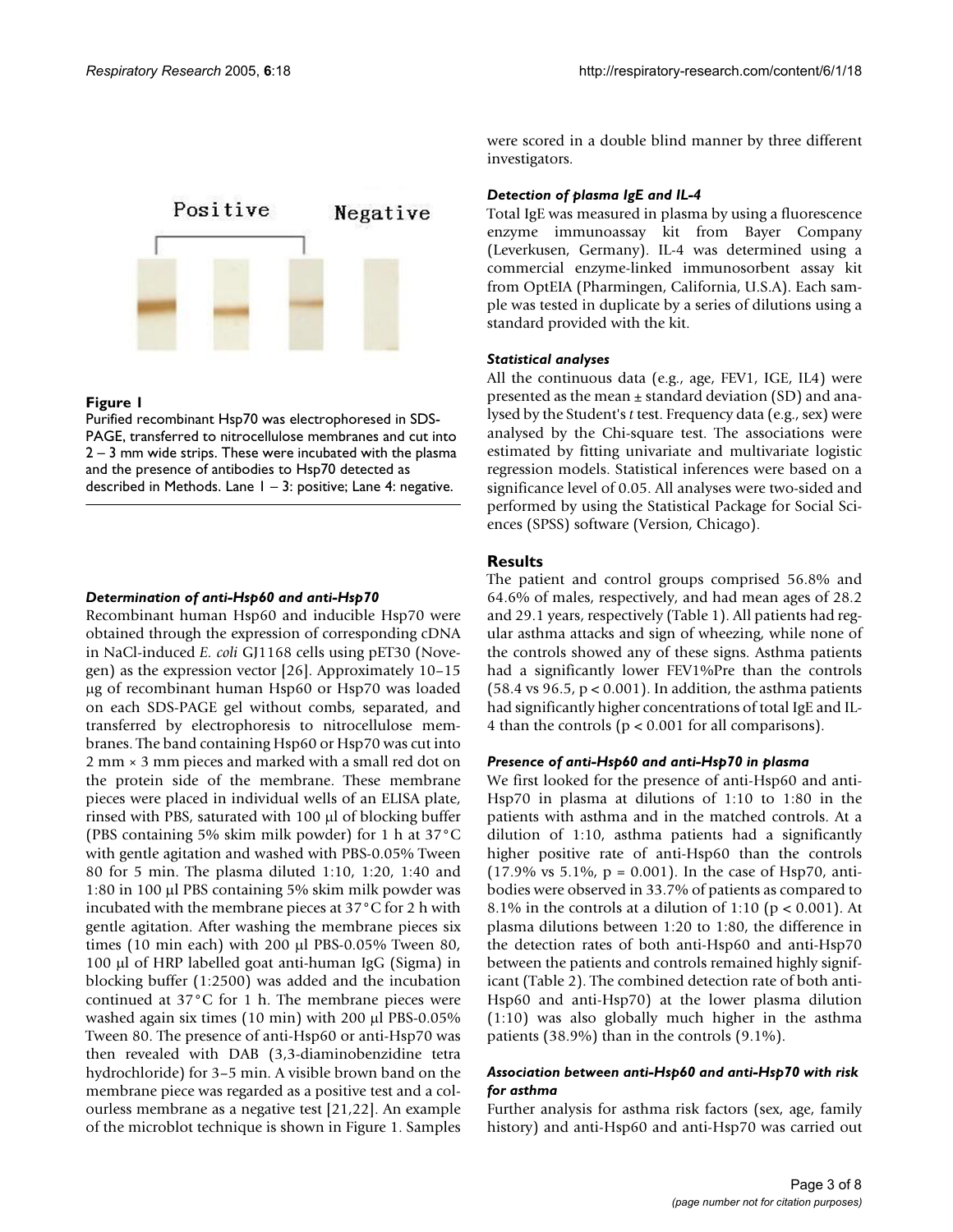|            | <b>Titers</b> | Patients with asthma $(n = 95)$ | Control subjects ( $n = 99$ ) | P value |
|------------|---------------|---------------------------------|-------------------------------|---------|
|            |               | n (%)                           | n (%)                         |         |
| Anti-Hsp60 | 1:10          | 17(17.9)                        | 5(5.1)                        | 0.001   |
|            | 1:20          | 8(8.4)                          | $(0.1)$ I                     | 0.014   |
|            | 1:40          | 5(5.3)                          | 0(0.0)                        | 0.027   |
|            | 1:80          | 5(5.3)                          | 0(0.0)                        | 0.027   |
| Anti-Hsp70 | 1:10          | 32 (33.7)                       | 8(8.1)                        | < 0.001 |
|            | 1:20          | 19(20.0)                        | 4(4.0)                        | < 0.001 |
|            | 1:40          | 13(13.7)                        | $(0.1)$ I                     | < 0.001 |
|            | 1:80          | 9(9.5)                          | 0(0.0)                        | 0.001   |
| Anti-Hsps* | 1:10          | 37 (38.9)                       | 9(9.1)                        | < 0.001 |

<span id="page-3-0"></span>

|          | Table 2: Comparison of positive rates of different titers for ant-Hsp60 and anti-Hsp70 in plasma of patients with asthma and healthy |  |  |
|----------|--------------------------------------------------------------------------------------------------------------------------------------|--|--|
| controls |                                                                                                                                      |  |  |

\* Combined positive rate of anti-Hsp60 and /or anti-Hsp70 for titers 1:10–1:80.

<span id="page-3-1"></span>

| Table 3: Multivariate logistic regression analysis of the association between anti-Hsp60 and anti-Hsp70 with risk for asthma |  |  |  |  |
|------------------------------------------------------------------------------------------------------------------------------|--|--|--|--|
|------------------------------------------------------------------------------------------------------------------------------|--|--|--|--|

| Variables*     | Adjusted Regression coefficient | Standard error | $\chi^2$ Value | P value | OR (95% CI) <sup>**</sup> |
|----------------|---------------------------------|----------------|----------------|---------|---------------------------|
| Constant       | $-0.977$                        | 0.509          | 3.676          | 0.055   |                           |
| Sex            | 0.392                           | 0.318          | 1.519          | 0.218   | $1.48(0.79 - 2.76)$       |
| Age            | 0.017                           | 0.109          | 0.026          | 0.872   | $1.02$ (0.82~1.26)        |
| Family history | 0.602                           | 0.219          | 8.215          | 0.085   | $2.01$ (1.25~3.25)        |
| Anti-Hsp60     | 0.459                           | 0.328          | 1.965          | 0.161   | $1.58(0.83 - 3.01)$       |
| Anti-Hsp70     | 0.794                           | 0.248          | 10.224         | 0.001   | $2.21(1.35-3.59)$         |

\*The dependent variable is the status of asthmas patient or control; the independent variables included Sex: 0 = male and 1 = female; Age: continuous variable in years; Family history: 0 = no and 1 = yes; Anti-Hsp60: 0 = negative and 1 = positive; Anti-Hsp70: 0 = negative and 1 = positive.

\*\*OR, odds ratio, and CI, confidence interval.

by using a multivariate logistic regression model built with a forward stepwise selection procedure (p values for entry and removal, 0.10) and also based on clinical experience. The results in Table [3](#page-3-1) show a statistically significant positive association between the presence of anti-Hsp70 and risk for asthma ( $p = 0.001$ ), representing a greater than 2-fold increased risk for asthma (adjusted OR  $= 2.21$ ; 95% CI = 1.[3](#page-3-1)5~3.59) (Table 3). However, no significant association of anti-Hsp60 with risk for asthma was found ( $p = 0.161$ ).

## *Correlation of anti-Hsp60 and anti-Hsp70 with the severity of asthma*

To understand the possible significance of the anti-Hsp60 and anti-Hsp70 in asthma, we analyzed the correlation of anti-Hsp60 and anti-Hsp70 with the severity of asthma. Table [4](#page-4-0) shows that there was a significant increase of positive rates and dilutions of anti-Hsp60 and anti-Hsp70 as the severity of asthma increased. This table also shows that there were significantly positive correlations of anti-Hsp60 and anti-Hsp70 with the numerical categories of symptom severity ( $p < 0.05$ )

### *Differences in the levels of IgE and IL-4 between asthma patients with positive and negative anti-Hsps*

We finally compared the levels of IgE and IL-4, two important known risk factors for asthma, in the 95 asthma patients who were either positive (37 patients) or negative (58 patients) for the presence of anti-Hsp60 and anti-Hsp70. The patients positive for anti-Hsps were more likely than the antibody-negative group of patients to report a family history of asthma  $(48.6\% \text{ Vs } 13.8\%, \text{p}$ 0.001) and had higher concentrations of total IgE (758.2 Vs 313.9, *P* = 0.001) and IL-4 (36.9 Vs 28.5, p = 0.019) (Table [5](#page-4-1)). Further analysis showed that the presence of either anti-Hsp60 or anti-Hsp70 or both was significantly correlated with the levels of IgE and IL-4 in asthma patients (Table [6\)](#page-4-2) ( $p < 0.05$ ). These preliminary data also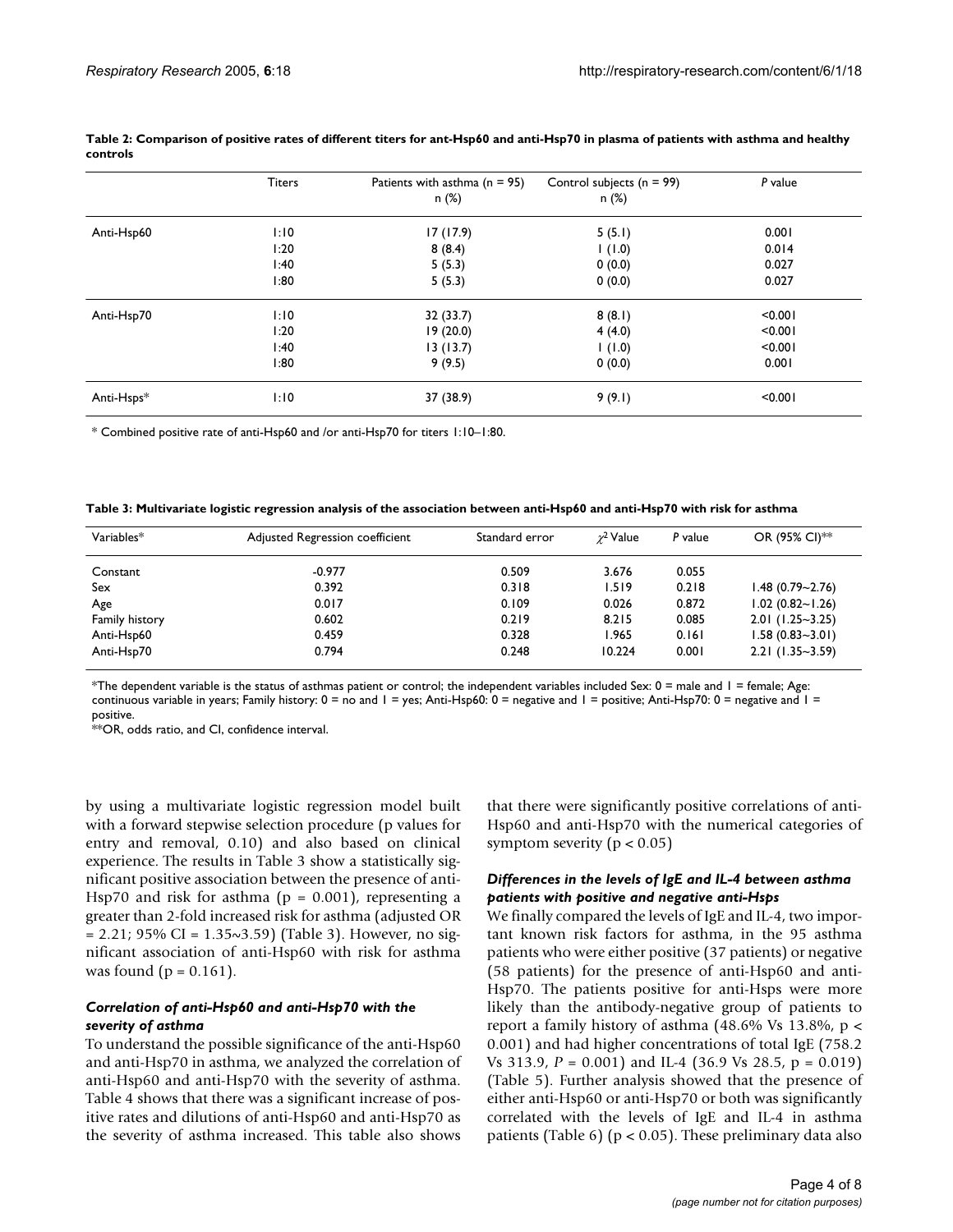#### <span id="page-4-0"></span>**Table 4: Correlation of anti-Hsp70 and anti-Hsp60 with symptom severities**

| <b>Symptom Severity</b>                | No. | Anti-Hsp70 No. (%) |          |           | Anti-Hsp60 No. (%) |           |         |         |         |
|----------------------------------------|-----|--------------------|----------|-----------|--------------------|-----------|---------|---------|---------|
|                                        |     | 1:10               | l:20     | l:40      | 80: ا              | 1:10      | l:20    | 40: ا   | 80: ا   |
| Step I: intermittent                   | 30  | 2(6.7)             | 0(0.0)   | 0(0.0)    | 0(0.0)             | 0(0.0)    | 0(0.0)  | 0(0.0)  | 0(0.0)  |
| Step2: mild persistent                 | 36  | 10(27.8)           | 5(13.9)  | 2(5.6)    | (2.8)              | 3(8.3)    | (2.8)   | l (2.8) | (2.8)   |
| Step3&4 moderate & severe persistent** | 29  | 20(69.0)           | 14(48.3) | II (37.9) | 8 27.6)            | 14 (48.3) | 5(17.2) | 4(14.0) | 4(14.0) |
| $R$ value*                             |     | 0.809              | 0.958    | 0.968     | 0.959              | 0.954     | 0.864   | 0.947   | 0.947   |
| P value $*$                            |     | 0.000              | 0.000    | 0.000     | 0.001              | 0.000     | 0.000   | 0.016   | 0.016   |

\* The analyses of correlation of symptom severities with different dilutions of anti-Hsp70 and anti-Hsp60

\*\*: there are two severe persistent patients with asthma

<span id="page-4-1"></span>**Table 5: Differences in selected risk factors, IgE, and IL-4 between asthma patients with positive and negative anti-Hsps**

|                            | Anti-Hsps $(+)$ (n = 37) | Anti-Hsps(-) $(n = 58)$ | P value |
|----------------------------|--------------------------|-------------------------|---------|
| Sex (M/F)                  | 23/14                    | 31/27                   | 0.403   |
| Age (years, mean $\pm$ SD) | $25.6 \pm 15.6$          | $29.3 \pm 15.7$         | 0.249   |
| Family history (yes/no)    | 18/19                    | 8/50                    | < 0.001 |
| IgE (IU/ml, mean $\pm$ SD) | $758.2 \pm 685.3$        | $313.9 \pm 458.2$       | 0.001   |
| IL-4 (ng/L, mean $\pm$ SD) | $36.9 \pm 17.2$          | $28.5 \pm 16.3$         | 0.019   |

<span id="page-4-2"></span>**Table 6: Correlation between anti-Hsps, IgE, and IL-4 in 95 asthma patients**

|                 | lgE   |         | $IL-4$ |       | Anti-Hsp70 |         | Anti-Hsp60 |         | Anti-Hsps |         |
|-----------------|-------|---------|--------|-------|------------|---------|------------|---------|-----------|---------|
|                 |       | P       |        | P     |            | P       |            | P       |           | P       |
| $IL-4$          | 0.701 | < 0.001 |        |       |            |         |            |         |           |         |
| Anti-Hsp70      | 0.369 | < 0.001 | 0.222  | 0.010 |            |         |            |         |           |         |
| Anti-Hsp60      | 0.262 | 0.010   | 0.259  | 0.011 | 0.485      | < 0.001 |            |         |           |         |
| Anti-Hsps       | 0.366 | < 0.001 | 0.241  | 0.019 | 0.534      | < 0.001 | 0.814      | < 0.001 |           |         |
| Asthma severity | 0.330 | 0.001   | 0.236  | 0.022 | 0.461      | < 0.001 | 0.538      | < 0.001 | 0.417     | < 0.001 |

indicated a positive correlation between the presence of these autoantibodies and the severity of the disease  $(r =$ 0.461,  $p < 0.001$  for anti-hsp60 and  $r = 0.538$ ,  $p < 0.001$ for anti-Hsp70) (Table [6\)](#page-4-2) as well as a statistically significant correlation between anti-Hsp70 and anti-Hsp60 (r = 0.485, p < 0.001) by using the rank correlation analysis.

# **Discussion**

The patients included in the present study had frequent asthmatic attacks, with signs of wheezing and higher levels of IgE and IL4 and low levels of  $FEV<sub>1</sub>$  %Pre that are characteristics of asthma. We found that these asthma patients also had a significantly higher incidence of autoantibodies against combined Hsp60 and Hsp70 than the matched non-asthmatic controls and that, in particular, the presence of anti-Hsp70 was associated with asthma. Furthermore, there was a significant positive correlation between anti-Hsp60 and anti-Hsp70 and symptom severity of asthma. Thus among asthma patients, those who had positive anti-Hsp60 and anti-Hsp70 were more likely to report a family history of asthma and had higher levels of IgE and IL-4 than those without such antibodies. These findings provide evidence to support the hypothesis that the presence of anti-Hsp60 and especially anti-Hsp70 in asthma patients is strongly associated with asthma and the presence of these antibodies may predict symptom severity of asthma and provide new strategies for diagnosis and perhaps treatment of this disease.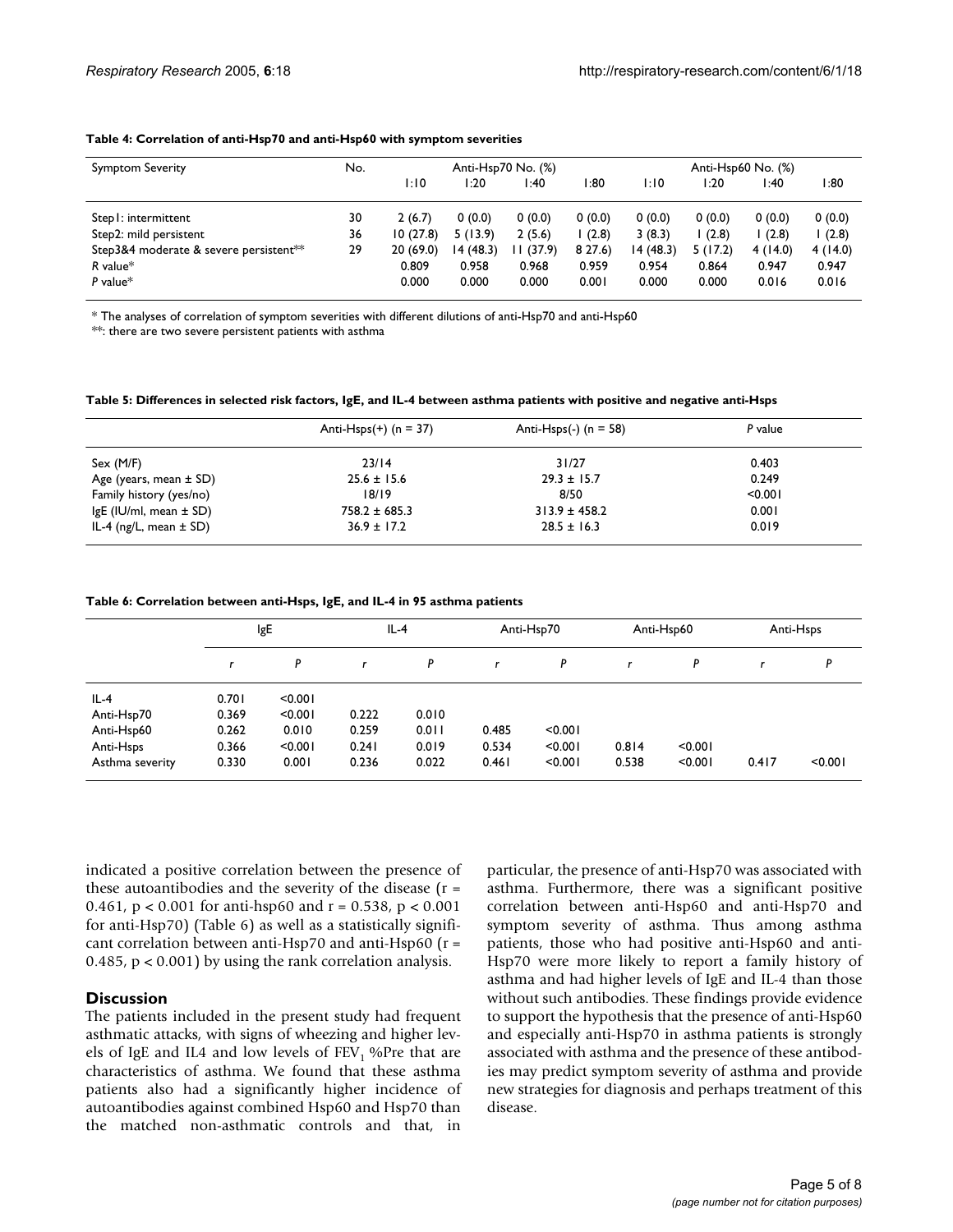Asthma is an immune and inflammatory disease, arising from complex interactions among genetic and environmental factors including bacterial or viral infection [14,15]. The production of autoantibodies against Hsps may result from genetic factors, infection, denaturation and release of Hsps as a result of cell damage, and the presence of antigen-specific lymphocytes [22,23].

Hsps are often the target of humoral and T cell-mediated immune responses to infection and may provide a link between the immune response to infection and autoimmunity caused by T lymphocyte cross-reactivity among Hsps of different origins [8,27,28]. It remains to be determined whether there is a relationship between the induction of Hsp70 and production of plasma autoantibodies against this Hsp and whether there is a cross-response of induced Hsps and autoantibodies against Hsps before and during the development of asthma. However, there are several lines of evidence that support an association between anti-Hsp60 and anti-Hsp70 and symptom severity in asthma patients. Firstly, as molecular chaperones, Hsps facilitate the synthesis, folding, assembly and intracellular trafficking of many functional proteins [3,29] and protect cells and organs against different types of damages [30,31] as observed in transient protection from ischemic injury in whole organs such as heart, brain and kidney [31-34]. Hsp70 has also been suggested to play an autoprotective role in asthma and lung injury [35-37]. Secondly, autoantibodies against Hsps may have significant roles in the pathogenesis and prognosis of diseases. For example, Shinghai et al reported the presence of antibodies against Hsps in patients with autoimmune liver diseases and suggested that the presence of anti-Hsp70 was an indicator for the disease activity of primary biliary cirrhosis [8]. Earlier results from our lab also suggested that the presence of such antibodies might help assess if workers are experiencing abnormal stress within their living and working environment [21-23]. Xu et al and Schett et al have shown that mycobacterial Hsp65 may serve as an antigen to instigate chronic immune responses characteristic of human atherosclerosis. These antibodies were sustained among patients with the most severe degree of underlying atherosclerosis and were demonstrated to predict 5-year mortality [11,12,20]. Thirdly, enhanced expression of Hsp70 has been detected in bronchi and alveolar macrophages of patients with asthma and correlated with intrapulmonary eosinophilia, airway inflammation, hyperresponsiveness of bronchi [38], and severity of the disease [14,35,39]. A cross-response of induced plasma and cellular Hsps and autoantibodies against Hsps in human, has been suggested to play a role in the development and prognosis of atherosclerosis [40,41]. However, it is still unknown whether there is a crossresponse between the induction of Hsps in bronchi of patients with asthma and the presence of anti-Hsps and its biological effects.

The development of most immune diseases depends on the cytokines interleukin-2 and interferon-γ produced by type 1 helper T cells (Th1), whereas the development of allergic diseases requires IL-4 and IL-5, both of which are produced by type 2 helper T cells (Th2). The reciprocal down-regulation of Th1 cells by Th2 cytokines raises the possibility that these cytokines are involved in allergy or immunity [42]. IL-4 is one of the first signals for a switch to the synthesis of IgE and IL-4 binds to receptors on B cells to induce and amplify the synthesis of IgE [43]. There is a cross-linking of IgE with allergens to activate a series of response seen in asthma [44]. Epidemiological and clinical observations have linked IgE antibodies to the severity of asthma and the initial and sustained responses of the airways to allergens [45,46]. At this time, the molecular events that link antibody to Hsp70 to the production of IL-4 and IgE and the interaction among these factors in patients with asthma remain to be investigated.

# **Conclusions**

The present study showed that there was a significant increase in positive rates of antibodies against Hsp60 and Hsp70 in patients with asthma and that the presence of autoantibodies against Hsp70 was associated with the severity of asthma. The presence of anti-Hsp70 associated with a high risk of asthma was also correlated with the family history of asthma and higher levels of total IgE and IL-4 in the patients. These results suggest that anti-Hsp70 correlate with the pathogenesis of asthma, but the precise underlying molecular mechanisms for these interactions remain to be established.

# **Authors' contributions**

MY and LC performed the immunoblot assays, the acquisition of data and wrote the first draft of the manuscript. FW carried out the collection and statistical analysis of data. QW was responsible for the analysis and interpretation of data, and critical revision of the manuscript. TW and RMT initiated the project, designed the experiments, and wrote the manuscript.

# **Acknowledgements**

We are particularly grateful to all individuals who voluntarily participated in the study and to the many members of the medical personnel of Hubei College of Traditional Medicine for their generous help in the examination and sampling of subjects. This study was supported by grants from the National Key Basic Research and Development Program (2002CB512905), the National Natural Science Foundation of China (NNSFC 30200227), an exchange Program between the Canadian Institutes of Health Research (CIHR) and the NNSFC (to TW, RMT) and an operating grant from the CIHR (to RMT).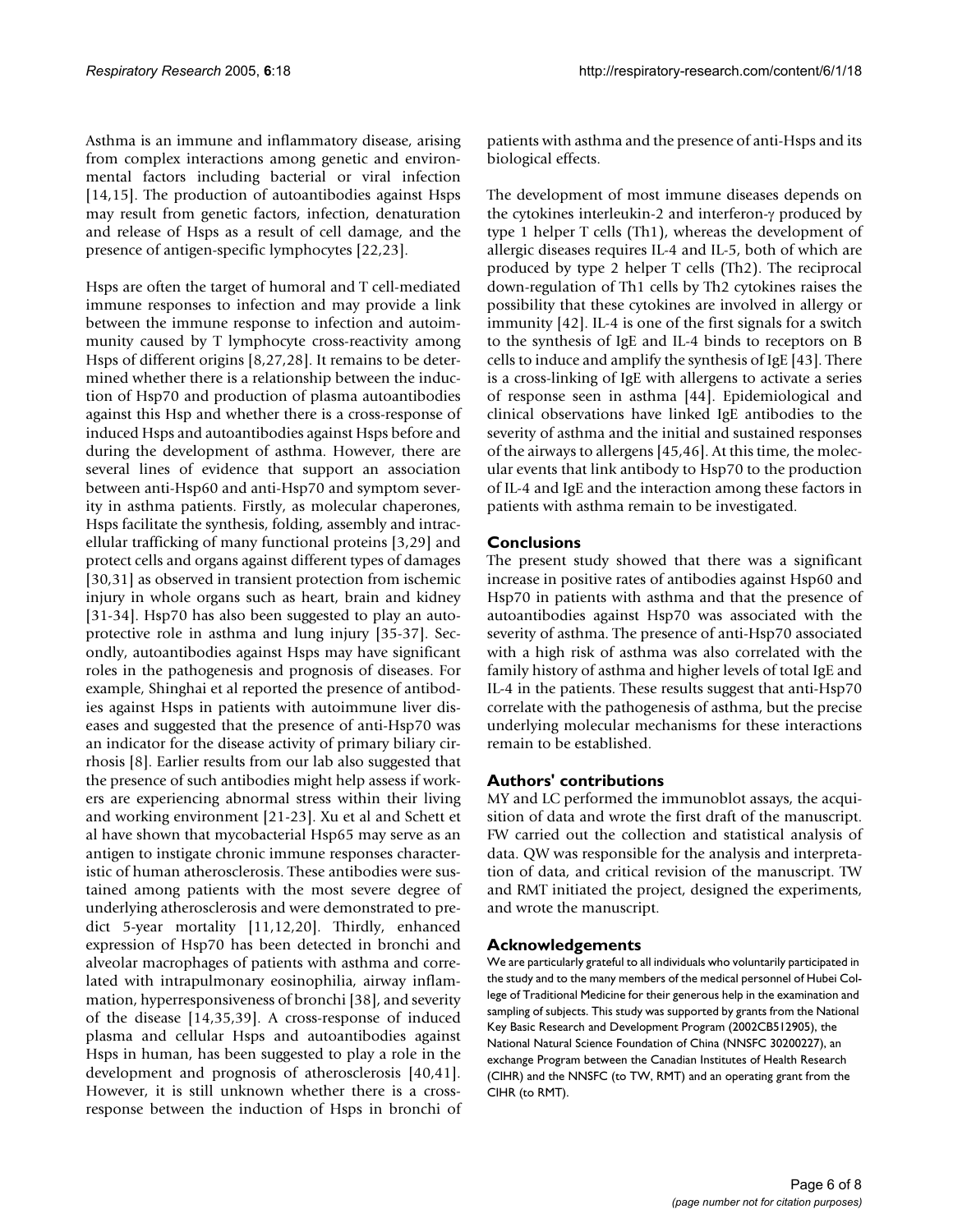#### **References**

- 1. Morimoto RI, Tissieres A, Georgopoulos C: **Progress and perspectives in the biology of heat shock proteins and molecular chaperones.** In *The Biology of Heat Shock Proteins and Molecular Chaperones* Edited by: Morimoto RI, Tissières A, Georgopoulos C. New York: Cold Spring Harbor Laboratory Press; 1994:1-30.
- 2. Michaud S, Marin R, Tanguay RM: **[Regulation of heat shock gene](http://www.ncbi.nlm.nih.gov/entrez/query.fcgi?cmd=Retrieve&db=PubMed&dopt=Abstract&list_uids=9117990) [induction and expression during Drosophila development.](http://www.ncbi.nlm.nih.gov/entrez/query.fcgi?cmd=Retrieve&db=PubMed&dopt=Abstract&list_uids=9117990)** *Cell Mol Life Sci* 1997, **53:**104-113.
- 3. Hightower LE: **[Heat shock, stress protein, chaperones, and](http://www.ncbi.nlm.nih.gov/entrez/query.fcgi?cmd=Retrieve&db=PubMed&dopt=Abstract&list_uids=1855252) [proteotoxicity.](http://www.ncbi.nlm.nih.gov/entrez/query.fcgi?cmd=Retrieve&db=PubMed&dopt=Abstract&list_uids=1855252)** *Cell* 1991, **66:**191-197.
- Asea A, Kraeft SK, Kurt-Jones E, Stevenson MA, Chen LB, Finberg R, Koo GC, Calderwood SK: **[HSP70 stimulates cytokine produc](http://www.ncbi.nlm.nih.gov/entrez/query.fcgi?cmd=Retrieve&db=PubMed&dopt=Abstract&list_uids=10742151)[tion through a CD14-dependent pathway, demonstrating its](http://www.ncbi.nlm.nih.gov/entrez/query.fcgi?cmd=Retrieve&db=PubMed&dopt=Abstract&list_uids=10742151) [dual role as a chaperone and cytokine.](http://www.ncbi.nlm.nih.gov/entrez/query.fcgi?cmd=Retrieve&db=PubMed&dopt=Abstract&list_uids=10742151)** *Nat Med* 2000, **6:**435-442.
- 5. Singh-Jasuja H, Hilf N, Arnold-Schild D, Schild H: **[The role of heat](http://www.ncbi.nlm.nih.gov/entrez/query.fcgi?cmd=Retrieve&db=PubMed&dopt=Abstract&list_uids=11405225) [shock proteins and their receptors in activation of immune](http://www.ncbi.nlm.nih.gov/entrez/query.fcgi?cmd=Retrieve&db=PubMed&dopt=Abstract&list_uids=11405225) [system.](http://www.ncbi.nlm.nih.gov/entrez/query.fcgi?cmd=Retrieve&db=PubMed&dopt=Abstract&list_uids=11405225)** *Biol Chem* 2001, **382:**629-636.
- 6. Sato K, Torimoto Y, Tamura Y, Shindo M, Shinzaki H, Hirai K, Kohgo Y: **[Immunotherapy using heat-shock protein preparations of](http://www.ncbi.nlm.nih.gov/entrez/query.fcgi?cmd=Retrieve&db=PubMed&dopt=Abstract&list_uids=11535521) [leukemia cells after syngeneic bone marrow transplantation](http://www.ncbi.nlm.nih.gov/entrez/query.fcgi?cmd=Retrieve&db=PubMed&dopt=Abstract&list_uids=11535521) [in mice.](http://www.ncbi.nlm.nih.gov/entrez/query.fcgi?cmd=Retrieve&db=PubMed&dopt=Abstract&list_uids=11535521)** *Blood* 2001, **98:**1852-1857.
- 7. Minowada G, Welch WJ: **[Clinical implications of the stress](http://www.ncbi.nlm.nih.gov/entrez/query.fcgi?cmd=Retrieve&db=PubMed&dopt=Abstract&list_uids=7814629) [response.](http://www.ncbi.nlm.nih.gov/entrez/query.fcgi?cmd=Retrieve&db=PubMed&dopt=Abstract&list_uids=7814629)** *J Clin Invest* 1995, **95:**3-12.
- 8. Shingai R, Maeda T, Onishi S, Yamamoto Y: **[Autoantibody against](http://www.ncbi.nlm.nih.gov/entrez/query.fcgi?cmd=Retrieve&db=PubMed&dopt=Abstract&list_uids=8655954) [70 kD heat-shock protein in patients with autoimmune liver](http://www.ncbi.nlm.nih.gov/entrez/query.fcgi?cmd=Retrieve&db=PubMed&dopt=Abstract&list_uids=8655954) [diseases.](http://www.ncbi.nlm.nih.gov/entrez/query.fcgi?cmd=Retrieve&db=PubMed&dopt=Abstract&list_uids=8655954)** *J Hepatol* 1995, **23:**382-390.
- Xiao C, Wu T, Ren A, Pan Q, Chen S, Wu F, Li X, Wang W, Hightower LE, Tanguay RM: **[Basal and inducible levels of Hsp70 in](http://www.ncbi.nlm.nih.gov/entrez/query.fcgi?cmd=Retrieve&db=PubMed&dopt=Abstract&list_uids=12820658) [patients with acute heat-induced illness induced during](http://www.ncbi.nlm.nih.gov/entrez/query.fcgi?cmd=Retrieve&db=PubMed&dopt=Abstract&list_uids=12820658) [training.](http://www.ncbi.nlm.nih.gov/entrez/query.fcgi?cmd=Retrieve&db=PubMed&dopt=Abstract&list_uids=12820658)** *Cell Stress Chaperones* 2003, **8:**86-92.
- 10. Xiao C, Chen S, Li J, Hai T, Lu Q, Sun E, Wang R, Tanguay RM, Wu T: **[Association of HSP70 and genotoxic damage in lym](http://www.ncbi.nlm.nih.gov/entrez/query.fcgi?cmd=Retrieve&db=PubMed&dopt=Abstract&list_uids=12653484)[phocytes of workers exposed to coke-oven emission.](http://www.ncbi.nlm.nih.gov/entrez/query.fcgi?cmd=Retrieve&db=PubMed&dopt=Abstract&list_uids=12653484)** *Cell Stress Chaperones* 2002, **7:**396-402.
- 11. Xu Q, Willeit J, Marosi M, Kleindienst R, Oberhollenzer F, Kiechl AS, Stulning T, Luef G, Wick G: **[Association of serum antibodies to](http://www.ncbi.nlm.nih.gov/entrez/query.fcgi?cmd=Retrieve&db=PubMed&dopt=Abstract&list_uids=8093914) [heat shock protein 65 with carotid atherosclerosis.](http://www.ncbi.nlm.nih.gov/entrez/query.fcgi?cmd=Retrieve&db=PubMed&dopt=Abstract&list_uids=8093914)** *Lancet* 1993, **341:**255-259.
- 12. Xu Q, Kiechl S, Mayr M, Metzler B, Egger G, Oberhollenzer F, Wick G: **[Association of serum antibodies to heat shock protein 65](http://www.ncbi.nlm.nih.gov/entrez/query.fcgi?cmd=Retrieve&db=PubMed&dopt=Abstract&list_uids=10484536) [with carotid atherosclerosis: clinical significance determined](http://www.ncbi.nlm.nih.gov/entrez/query.fcgi?cmd=Retrieve&db=PubMed&dopt=Abstract&list_uids=10484536) [in a follow-up study.](http://www.ncbi.nlm.nih.gov/entrez/query.fcgi?cmd=Retrieve&db=PubMed&dopt=Abstract&list_uids=10484536)** *Circulation* 1999, **100:**1169-1174.
- 13. Blachere NE, Srivastava PK: **[Heat shock protein-based cancer](http://www.ncbi.nlm.nih.gov/entrez/query.fcgi?cmd=Retrieve&db=PubMed&dopt=Abstract&list_uids=8938273) [vaccines and related thoughts on immunogenicity of human](http://www.ncbi.nlm.nih.gov/entrez/query.fcgi?cmd=Retrieve&db=PubMed&dopt=Abstract&list_uids=8938273) [tumors.](http://www.ncbi.nlm.nih.gov/entrez/query.fcgi?cmd=Retrieve&db=PubMed&dopt=Abstract&list_uids=8938273)** *Semin Cancer Biol* 1995, **6:**349-355.
- 14. Braun-Fahrlander C, Riedler J, Herz U, Eder W, Waser M, Grize L, Maisch S, Carr D, Gerlach F, Bufe A, Lauener RP, Schierl R, Renz H, Nowak D, von Mutius E: **[Environmental exposure to endotoxin](http://www.ncbi.nlm.nih.gov/entrez/query.fcgi?cmd=Retrieve&db=PubMed&dopt=Abstract&list_uids=12239255) [and its relation to asthma in school-age children.](http://www.ncbi.nlm.nih.gov/entrez/query.fcgi?cmd=Retrieve&db=PubMed&dopt=Abstract&list_uids=12239255)** *N Engl J Med* 2002, **347:**869-877.
- 15. Aron Y, Busson M, Polla BS, Dusser D, Lockhart A, Swierczewski E, Favatier F: **[Analysis of hsp 70 gene polymorphism in allergic](http://www.ncbi.nlm.nih.gov/entrez/query.fcgi?cmd=Retrieve&db=PubMed&dopt=Abstract&list_uids=10221440) [asthma.](http://www.ncbi.nlm.nih.gov/entrez/query.fcgi?cmd=Retrieve&db=PubMed&dopt=Abstract&list_uids=10221440)** *Allergy* 1999, **54:**165-170.
- 16. Vignola AM, Chanez P, Polla BS, Vic P, Godard P, Bousquet J: **[Increased expression of heat shock protein 70 on airway cells](http://www.ncbi.nlm.nih.gov/entrez/query.fcgi?cmd=Retrieve&db=PubMed&dopt=Abstract&list_uids=7576706) [in asthma and chronic bronchitis.](http://www.ncbi.nlm.nih.gov/entrez/query.fcgi?cmd=Retrieve&db=PubMed&dopt=Abstract&list_uids=7576706)** *Am J Respir Cell Mol Biol* 1995, **13:**683-691.
- 17. Hahn DL, Peeling RW, Dillon E, McDonald R, Saikku P: **[Serologic](http://www.ncbi.nlm.nih.gov/entrez/query.fcgi?cmd=Retrieve&db=PubMed&dopt=Abstract&list_uids=10719781) [markers for Chlamydia pneumoniae in asthma.](http://www.ncbi.nlm.nih.gov/entrez/query.fcgi?cmd=Retrieve&db=PubMed&dopt=Abstract&list_uids=10719781)** *Ann Allergy Asthma Immunol* 2000, **84:**227-233.
- 18. Gern JE, Lemanske RF Jr: **[Infectious triggers of pediatric asthma.](http://www.ncbi.nlm.nih.gov/entrez/query.fcgi?cmd=Retrieve&db=PubMed&dopt=Abstract&list_uids=12877236)** *Pediatr Clin North Am* 2003, **50:**555-575.
- 19. Lemanske RF Jr: **[Is asthma an infectious disease? Thomas A.](http://www.ncbi.nlm.nih.gov/entrez/query.fcgi?cmd=Retrieve&db=PubMed&dopt=Abstract&list_uids=12628996) [Neff lecture.](http://www.ncbi.nlm.nih.gov/entrez/query.fcgi?cmd=Retrieve&db=PubMed&dopt=Abstract&list_uids=12628996)** *Chest* 2003:385S-390S.
- 20. Schett G, Xu Q, Amberger A, Van Der Zee R, Recheis H, Willeit J, Wick G: **[Autoantibodies against heat shock protein 65 medi](http://www.ncbi.nlm.nih.gov/entrez/query.fcgi?cmd=Retrieve&db=PubMed&dopt=Abstract&list_uids=8675620)[ate endothelial cytotoxicity.](http://www.ncbi.nlm.nih.gov/entrez/query.fcgi?cmd=Retrieve&db=PubMed&dopt=Abstract&list_uids=8675620)** *J Clin Invest* 1995, **96:**2569-2577.
- 21. Wu T, Yuan Y, Wu Y, He H, Zhang G, Tanguay RM: **[Presence of](http://www.ncbi.nlm.nih.gov/entrez/query.fcgi?cmd=Retrieve&db=PubMed&dopt=Abstract&list_uids=9764756) [antibodies to heat stress proteins in workers exposed to ben](http://www.ncbi.nlm.nih.gov/entrez/query.fcgi?cmd=Retrieve&db=PubMed&dopt=Abstract&list_uids=9764756)[zene and in patients with benzene poisoning.](http://www.ncbi.nlm.nih.gov/entrez/query.fcgi?cmd=Retrieve&db=PubMed&dopt=Abstract&list_uids=9764756)** *Cell Stress Chaperones* 1998, **3:**161-167.
- 22. Wu T, Chen S, Sun Y, Xiao C, Wang C, Pan Q, Wang Z, Xie M, Mao Z, Wu Y, Tanguay RM: **[Presence of antibody against the induc-](http://www.ncbi.nlm.nih.gov/entrez/query.fcgi?cmd=Retrieve&db=PubMed&dopt=Abstract&list_uids=11599572)**

**[ible Hsp71 in patients with acute heat-induced illness.](http://www.ncbi.nlm.nih.gov/entrez/query.fcgi?cmd=Retrieve&db=PubMed&dopt=Abstract&list_uids=11599572)** *Cell Stress Chaperones* 2001, **6:**113-120.

- 23. Wu T, Ma J, Chen S, Sun Y, Xiao C, Gao Y, Wang R, Poudrier J, Dargis M, Currie RW, Tanguay RM: **[Association of plasma antibodies](http://www.ncbi.nlm.nih.gov/entrez/query.fcgi?cmd=Retrieve&db=PubMed&dopt=Abstract&list_uids=11795477) [against the inducible Hsp70 with hypertension and harsh](http://www.ncbi.nlm.nih.gov/entrez/query.fcgi?cmd=Retrieve&db=PubMed&dopt=Abstract&list_uids=11795477) [working conditions.](http://www.ncbi.nlm.nih.gov/entrez/query.fcgi?cmd=Retrieve&db=PubMed&dopt=Abstract&list_uids=11795477)** *Cell Stress Chaperones* 2001, **6:**394-401.
- 24. American Thoracic Society: **[Standards for the diagnosis and care](http://www.ncbi.nlm.nih.gov/entrez/query.fcgi?cmd=Retrieve&db=PubMed&dopt=Abstract&list_uids=3605835) [of patients with chronic obstructive pulmonary disease](http://www.ncbi.nlm.nih.gov/entrez/query.fcgi?cmd=Retrieve&db=PubMed&dopt=Abstract&list_uids=3605835) [\(COPD\) and asthma.](http://www.ncbi.nlm.nih.gov/entrez/query.fcgi?cmd=Retrieve&db=PubMed&dopt=Abstract&list_uids=3605835)** *Am Rev Respir Dis* 1987, **136:**225-244.
- 25. US Department of Health and Human Sevices: *Global initiative for asthma: Global strategy for asthma management and prevention* Bethesda, Maryland: National Institute of Health, National Heart, Lung, and Blood Institute; 2002.
- 26. Tanguay RM, Wu Y, Khandjian EW: **[Tissue-specific expression of](http://www.ncbi.nlm.nih.gov/entrez/query.fcgi?cmd=Retrieve&db=PubMed&dopt=Abstract&list_uids=8482015) [heat shock stress proteins of the mouse in the absence of](http://www.ncbi.nlm.nih.gov/entrez/query.fcgi?cmd=Retrieve&db=PubMed&dopt=Abstract&list_uids=8482015) [stress.](http://www.ncbi.nlm.nih.gov/entrez/query.fcgi?cmd=Retrieve&db=PubMed&dopt=Abstract&list_uids=8482015)** *Dev Genet* 1993, **14:**112-118.
- 27. Beatty WL, Byrne GI, Morison RP: **Morphologic and antigenic characterization of interferon** γ**[-mediated persistent](http://www.ncbi.nlm.nih.gov/entrez/query.fcgi?cmd=Retrieve&db=PubMed&dopt=Abstract&list_uids=8387206) [Chlamydia trachomatis infection in vitro.](http://www.ncbi.nlm.nih.gov/entrez/query.fcgi?cmd=Retrieve&db=PubMed&dopt=Abstract&list_uids=8387206)** *Proc Natl Acad Sci USA* 1993, **90:**3998-4002.
- 28. Wick G, Romen M, Amberger A, Metzler B, Mayr M, Falkensammer G, Xu Q: **[Atherosclerosis, autoimmunity, and vascular-associ](http://www.ncbi.nlm.nih.gov/entrez/query.fcgi?cmd=Retrieve&db=PubMed&dopt=Abstract&list_uids=9367355)[ated lymphoid tissue.](http://www.ncbi.nlm.nih.gov/entrez/query.fcgi?cmd=Retrieve&db=PubMed&dopt=Abstract&list_uids=9367355)** *FASEB J* 1997, **11:**1199-1207.
- 29. Hartl F-U: **[Molecular chaperones in protein folding.](http://www.ncbi.nlm.nih.gov/entrez/query.fcgi?cmd=Retrieve&db=PubMed&dopt=Abstract&list_uids=8637592)** *Nature* 1996, **381:**571-580.
- 30. Angelidis CE, Lazaridis I, Pagoulatos GN: **[Constitutive expression](http://www.ncbi.nlm.nih.gov/entrez/query.fcgi?cmd=Retrieve&db=PubMed&dopt=Abstract&list_uids=1712300) [of heat shock protein 70 in mammalian cells confers](http://www.ncbi.nlm.nih.gov/entrez/query.fcgi?cmd=Retrieve&db=PubMed&dopt=Abstract&list_uids=1712300) [thermotolerance.](http://www.ncbi.nlm.nih.gov/entrez/query.fcgi?cmd=Retrieve&db=PubMed&dopt=Abstract&list_uids=1712300)** *Eur J Biochem* 1991, **199:**35-39.
- 31. Li GC, Li LY, Liu K, Mak JK, Chen L, Lee WMF: **[Thermal response](http://www.ncbi.nlm.nih.gov/entrez/query.fcgi?cmd=Retrieve&db=PubMed&dopt=Abstract&list_uids=1705702) [of rat fibroblasts stably transfected with the human 70 kDa](http://www.ncbi.nlm.nih.gov/entrez/query.fcgi?cmd=Retrieve&db=PubMed&dopt=Abstract&list_uids=1705702) [heat shock protein encoding gene.](http://www.ncbi.nlm.nih.gov/entrez/query.fcgi?cmd=Retrieve&db=PubMed&dopt=Abstract&list_uids=1705702)** *Proc Natl Acad Sci USA* 1991, **88:**1681-1685.
- 32. Plumier JC, Krueger AM, Currie RW, Kontoyiannis D, Kollias G, Pagoulatos GN: **[Transgenic mice expressing the human induc](http://www.ncbi.nlm.nih.gov/entrez/query.fcgi?cmd=Retrieve&db=PubMed&dopt=Abstract&list_uids=9314603)[ible Hsp70 have hippocampal neurons resistant to ischemic](http://www.ncbi.nlm.nih.gov/entrez/query.fcgi?cmd=Retrieve&db=PubMed&dopt=Abstract&list_uids=9314603) [injury.](http://www.ncbi.nlm.nih.gov/entrez/query.fcgi?cmd=Retrieve&db=PubMed&dopt=Abstract&list_uids=9314603)** *Cell Stress Chaperones* 1997, **2:**162-167.
- Plumier JC, Ross BM, Currie RW, Angelidis CE, Kazlaris H, Kollias G, Pagoulatos GN: **[Transgenic mice expressing the human heat](http://www.ncbi.nlm.nih.gov/entrez/query.fcgi?cmd=Retrieve&db=PubMed&dopt=Abstract&list_uids=7706492) [shock protein 70 have improved post-ischemic myocardial](http://www.ncbi.nlm.nih.gov/entrez/query.fcgi?cmd=Retrieve&db=PubMed&dopt=Abstract&list_uids=7706492) [recovery.](http://www.ncbi.nlm.nih.gov/entrez/query.fcgi?cmd=Retrieve&db=PubMed&dopt=Abstract&list_uids=7706492)** *J Clin Invest* 1995, **95:**1854-1860.
- 34. Beck FX, Neuhofer W, Müller E: **[Molecular chaperones in the](http://www.ncbi.nlm.nih.gov/entrez/query.fcgi?cmd=Retrieve&db=PubMed&dopt=Abstract&list_uids=10919839) [kidney: Distribution, putative roles, and regulation.](http://www.ncbi.nlm.nih.gov/entrez/query.fcgi?cmd=Retrieve&db=PubMed&dopt=Abstract&list_uids=10919839)** *Am J Physiol Renal Physiol* 2000, **279:**F203-F215.
- 35. Bertorelli G, Bocchino V, Zhou X, Zanini A, Bernini MV, Damia R, Di Comite V, Grima P, Olivieri D: **[Heat-shock protein 70 upregula](http://www.ncbi.nlm.nih.gov/entrez/query.fcgi?cmd=Retrieve&db=PubMed&dopt=Abstract&list_uids=9645591)[tion is related to HLD-DR expression in bronchial asthma.](http://www.ncbi.nlm.nih.gov/entrez/query.fcgi?cmd=Retrieve&db=PubMed&dopt=Abstract&list_uids=9645591) [Effects of inhaled glucocorticoids.](http://www.ncbi.nlm.nih.gov/entrez/query.fcgi?cmd=Retrieve&db=PubMed&dopt=Abstract&list_uids=9645591)** *Clin Exp Allergy* 1998, **28:**551-560.
- 36. Wong HR, Wispe JR: **[The stress response and the lung.](http://www.ncbi.nlm.nih.gov/entrez/query.fcgi?cmd=Retrieve&db=PubMed&dopt=Abstract&list_uids=9252533)** *Am J Physiol* 1997, **273:**L1-L9.
- 37. Bonay M, Soler P, Riquet M, Battesti JP, Hance AJ, Tazi A: **[Expression](http://www.ncbi.nlm.nih.gov/entrez/query.fcgi?cmd=Retrieve&db=PubMed&dopt=Abstract&list_uids=8136161) [of heat shock proteins in human lung and lung cancers.](http://www.ncbi.nlm.nih.gov/entrez/query.fcgi?cmd=Retrieve&db=PubMed&dopt=Abstract&list_uids=8136161)** *Am J Respir cell Mol Biol* 1994, **10:**453-461.
- 38. Tong W, Luo W: **[Heat shock proteins' mRNA expression in](http://www.ncbi.nlm.nih.gov/entrez/query.fcgi?cmd=Retrieve&db=PubMed&dopt=Abstract&list_uids=11022984) [asthma.](http://www.ncbi.nlm.nih.gov/entrez/query.fcgi?cmd=Retrieve&db=PubMed&dopt=Abstract&list_uids=11022984)** *Respirology* 2000, **5:**227-230.
- 39. Rha YH, Taube C, Haczku A, Joetham A, Takeda K, Duez C, Siegel M, Aydintug MK, Born WK, Dakhama A, Gelfand EW: **[Effect of micro](http://www.ncbi.nlm.nih.gov/entrez/query.fcgi?cmd=Retrieve&db=PubMed&dopt=Abstract&list_uids=12391250)[bial heat shock proteins on airway inflammation and](http://www.ncbi.nlm.nih.gov/entrez/query.fcgi?cmd=Retrieve&db=PubMed&dopt=Abstract&list_uids=12391250) [hyperresponsiveness.](http://www.ncbi.nlm.nih.gov/entrez/query.fcgi?cmd=Retrieve&db=PubMed&dopt=Abstract&list_uids=12391250)** *J Immunol* 2002, **169:**5300-5307.
- 40. Perschinka H, Mayr M, Millonig G, Mayerl C, Van Der Zee R, Morrison SG, Morrison RP, Xu Q, Wick G: **Cross-reactive B-cell epitopes of microbial and human heat shock protein 60/65 in atherosclerosis.** *Arteroscler Thromb Vas Biol* 2003, **23:**1060-1065.
- 41. Mandal K, Jahangiri M, Xu Q: **[Autoimmunity to heat shock pro](http://www.ncbi.nlm.nih.gov/entrez/query.fcgi?cmd=Retrieve&db=PubMed&dopt=Abstract&list_uids=15003185)[teins in atherosclerosis.](http://www.ncbi.nlm.nih.gov/entrez/query.fcgi?cmd=Retrieve&db=PubMed&dopt=Abstract&list_uids=15003185)** *Autoimmun Rev* 2004, **3:**31-37.
- 42. Hopfenspirger MT, Parr SK, Hopp RJ, Townley RG, Agrawal DK: **Mycobacterial antigens attenuate late phase response, air[way hyperresponsiveness, and bronchoalveolar lavage eosi](http://www.ncbi.nlm.nih.gov/entrez/query.fcgi?cmd=Retrieve&db=PubMed&dopt=Abstract&list_uids=11562066)[nophilia in a mouse model of bronchial asthma.](http://www.ncbi.nlm.nih.gov/entrez/query.fcgi?cmd=Retrieve&db=PubMed&dopt=Abstract&list_uids=11562066)** *Int Immunopharmacol* 2001, **1:**1743-1751.
- 43. Busse WW, Lemanske RF Jr: **[Asthma.](http://www.ncbi.nlm.nih.gov/entrez/query.fcgi?cmd=Retrieve&db=PubMed&dopt=Abstract&list_uids=11172168)** *N Engl J Med* 2001, **344:**350-362.
- 44. Bacharier LB, Jabara H, Gela RS: **[Molecular mechanisms of](http://www.ncbi.nlm.nih.gov/entrez/query.fcgi?cmd=Retrieve&db=PubMed&dopt=Abstract&list_uids=9566348) [immunoglobulin E regulation.](http://www.ncbi.nlm.nih.gov/entrez/query.fcgi?cmd=Retrieve&db=PubMed&dopt=Abstract&list_uids=9566348)** *Int Arch Allergy Immunol* 1998, **115:**257-269.